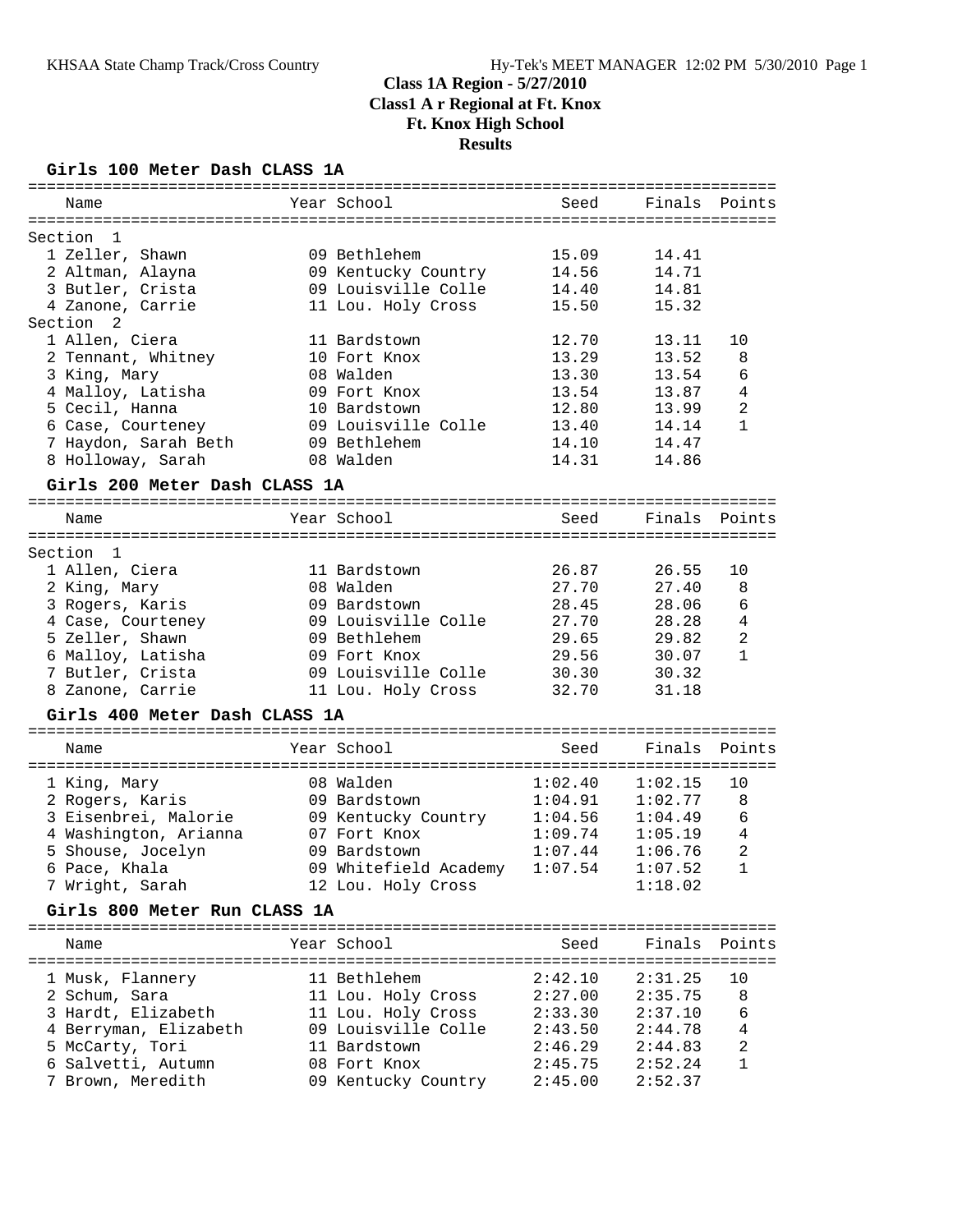### **Class 1A Region - 5/27/2010**

**Class1 A r Regional at Ft. Knox**

# **Ft. Knox High School**

### **Results**

| Girls 800 Meter Run CLASS 1A                |                                                                                                                                                                                                                  |                    |                      |                |
|---------------------------------------------|------------------------------------------------------------------------------------------------------------------------------------------------------------------------------------------------------------------|--------------------|----------------------|----------------|
|                                             | 8 Walter, Mary Nancy 12 Louisville Colle 3:00.30 3:05.35                                                                                                                                                         |                    |                      |                |
| Girls 1600 Meter Run CLASS 1A               |                                                                                                                                                                                                                  |                    |                      |                |
| Name                                        | Year School                                                                                                                                                                                                      | Seed               |                      | Finals Points  |
|                                             | 1 Welther, Jacey 08 Bardstown 5:42.01 (1991)<br>2 Schum, Sara 11 Lou. Holy Cross 5:34.00 5:48.41 8<br>3 Salvetti, Autumn 08 Fort Knox 5:56.33 5:58.16 6<br>4 Riney. Nicoh 09 Bethlehem 6:02.50 6:06.95 4         |                    |                      |                |
|                                             |                                                                                                                                                                                                                  |                    |                      |                |
|                                             |                                                                                                                                                                                                                  |                    |                      |                |
|                                             |                                                                                                                                                                                                                  |                    |                      |                |
|                                             | 5 Brown, Meredith 69 Kentucky Country 6:00.00 6:11.02                                                                                                                                                            |                    |                      |                |
|                                             | 6 Wilson, Natalie 12 Lou. Holy Cross 6:26.00 6:19.26                                                                                                                                                             |                    |                      | $\mathbf{1}$   |
|                                             |                                                                                                                                                                                                                  |                    |                      |                |
|                                             |                                                                                                                                                                                                                  |                    |                      |                |
|                                             |                                                                                                                                                                                                                  |                    |                      |                |
| 10 Caldwell, Johnnie 608 Bardstown          | 7 Reisz, Leanne<br>8 Frye, Skyler<br>9 Westrum, Samantha<br>10 Bethlehem<br>10 Bethlehem<br>10 Bethlehem<br>10 Bethlehem<br>7:03.50<br>6:31.05<br>6:31.05<br>6:33.09<br>6:33.09<br>6:33.09<br>6:33.09<br>6:34.05 |                    |                      |                |
| Girls 3200 Meter Run CLASS 1A               |                                                                                                                                                                                                                  |                    |                      |                |
| Name                                        | Year School                                                                                                                                                                                                      | Seed               |                      | Finals Points  |
|                                             |                                                                                                                                                                                                                  |                    |                      |                |
| 1 Welther, Jacey 68 Bardstown               |                                                                                                                                                                                                                  | 12:35.80           | 12:16.87             | 10             |
| 2 Bode, Sarah                               | 10 Louisville Colle 12:41.90 12:18.99                                                                                                                                                                            |                    |                      | 8              |
| 3 Riney, Nicoh                              | 09 Bethlehem                                                                                                                                                                                                     | 13:09.50           | 13:21.44             | 6              |
| 4 Carothers, Lily                           | 08 Walden 14:11.81<br>12 Lou. Holy Cross 14:36.00<br>09 Bardstown 14:15.20                                                                                                                                       | 14:11.81  13:54.39 |                      | $\overline{4}$ |
| 5 Wilson, Natalie                           |                                                                                                                                                                                                                  |                    | 14:10.35             | $\overline{2}$ |
| 6 Seaman, Christine<br>7 Wright, Sasha      | 11 Fort Knox                                                                                                                                                                                                     | 16:21.73           | 14:14.04<br>16:55.71 | $\mathbf{1}$   |
| Girls 100 Meter Hurdles CLASS 1A            |                                                                                                                                                                                                                  |                    |                      |                |
|                                             |                                                                                                                                                                                                                  |                    |                      |                |
| Name                                        | Year School                                                                                                                                                                                                      | Seed               | Finals Points        |                |
| 1 Austin, Kiara                             | 10 Fort Knox                                                                                                                                                                                                     |                    | 15.60 15.87          | 10             |
| 2 Culver, Marina                            | 11 Bardstown                                                                                                                                                                                                     |                    | 18.12 17.36          | 8              |
| 3 Gernert, Lyle                             | 11 Kentucky Country 20.34 18.24                                                                                                                                                                                  |                    |                      | 6              |
| 4 Hargrove, Antennae                        | 12 Fort Knox                                                                                                                                                                                                     | 18.98<br>19.29     | $18.41$ 4            |                |
| 5 Chesser, Kelsie<br>6 Ryan, Carly          |                                                                                                                                                                                                                  |                    | 19.18                | $\overline{2}$ |
|                                             |                                                                                                                                                                                                                  |                    | 21.34                | $\mathbf 1$    |
| Girls 300 Meter Hurdles CLASS 1A            |                                                                                                                                                                                                                  |                    |                      |                |
| Name                                        | Year School                                                                                                                                                                                                      | Seed               | Finals               | Points         |
|                                             |                                                                                                                                                                                                                  |                    |                      | ===========    |
| 1 Austin, Kiara                             | 10 Fort Knox                                                                                                                                                                                                     | 49.24              | 49.69                | 10             |
| 2 Culver, Marina                            | 11 Bardstown                                                                                                                                                                                                     | 53.80              | 51.43                | 8              |
| 3 Spalding, Lyndsay                         | 12 Bardstown<br>11 Fort Knox                                                                                                                                                                                     | 55.63              | 56.08                | 6<br>4         |
| 4 Tureaud, Jessica<br>5 Filliatreau, Callie | 10 Bethlehem                                                                                                                                                                                                     | 57.07<br>55.05     | 58.37<br>59.54       | 2              |
| -- Ryan, Carly                              | 09 Lou. Holy Cross                                                                                                                                                                                               | 59.00              | DQ                   | false start    |
|                                             |                                                                                                                                                                                                                  |                    |                      |                |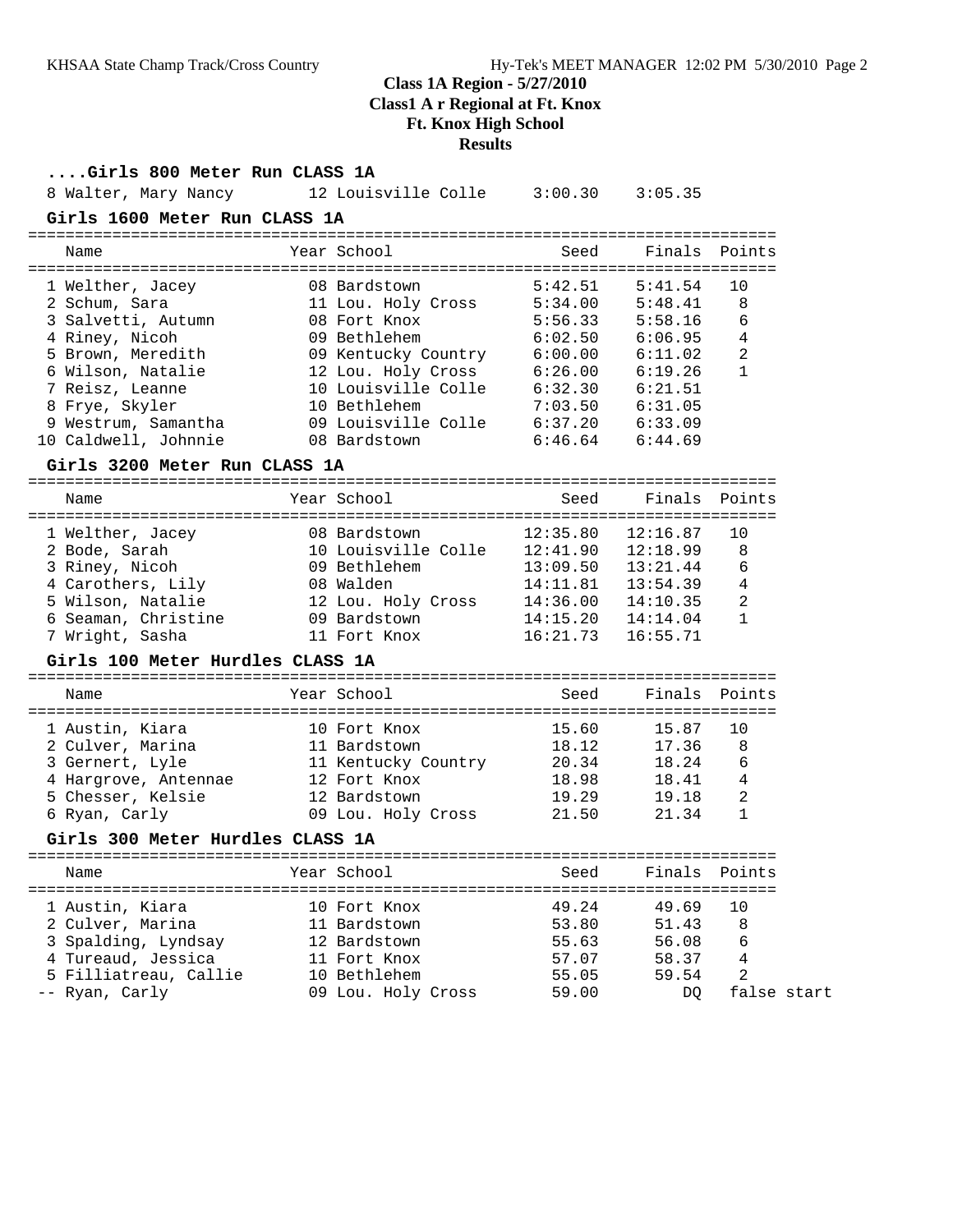### **Girls 4x100 Meter Relay CLASS 1A**

| =====================            |    |                          |                     |        |
|----------------------------------|----|--------------------------|---------------------|--------|
| School                           |    | Seed                     | Finals              | Points |
|                                  |    |                          |                     |        |
| 1 Bardstown                      |    | 52.84                    | 54.63               | 10     |
| 1) Rogers, Kourtney 12           |    | 2) Shouse, Jocelyn 09    |                     |        |
| 3) Rogers, Karis 09              |    | 4) Allen, Ciera 11       |                     |        |
| 5) Cecil, Hanna 10               |    | 6) Litsey, Promise 10    |                     |        |
| 7) Weathers, Odyssey 09          |    | 8) Sheckles, Ariel 10    |                     |        |
| 2 Fort Knox                      |    | 54.94                    | 54.87               | 8      |
| 1) Averitt, Shayla 09            |    | 2) Malloy, Latisha 09    |                     |        |
| 3) Tennant, Whitney 10           |    | 4) Fernandez, Amanda 09  |                     |        |
| 5) Austin, Kiara 10              |    | 6) Benjamin, Tiana 12    |                     |        |
| 7) Brown, Christine 09           |    | 8) Tureaud, Jessica 11   |                     |        |
| 3 Kentucky Country Day           |    | 55.36                    | 56.37               | 6      |
| 1) Gernert, Lyle 11              |    | 2) Altman, Alayna 09     |                     |        |
| 3) Henry, Paige 11               |    | 4) Eisenbrei, Malorie 09 |                     |        |
| 5) Klein, Chelsea 12             | 6) |                          |                     |        |
| 4 Bethlehem                      |    | 58.50                    | 57.55               | 4      |
| 1) Haydon, Sarah Beth 09         |    | 2) Zeller, Jamie 11      |                     |        |
| 3) Zeller, Shawn 09              |    | 4) Willett, Caroline 09  |                     |        |
| Girls 4x200 Meter Relay CLASS 1A |    |                          |                     |        |
|                                  |    |                          |                     |        |
| School                           |    | Seed                     | Finals<br>--------- | Points |
| 1 Bardstown                      |    | 1:52.01                  | 1:51.37             | 10     |
| 1) Rogers, Kourtney 12           |    | 2) Shouse, Jocelyn 09    |                     |        |
| 3) Rogers, Karis 09              |    | 4) Allen, Ciera 11       |                     |        |
| 5) Cecil, Hanna 10               |    | 6) Litsey, Promise 10    |                     |        |
| 7) Weathers, Odyssey 09          |    | 8) Sheckles, Ariel 10    |                     |        |
| 2 Fort Knox                      |    | 1:56.13                  | 1:56.31             | 8      |
| 1) Tennant, Whitney 10           |    | 2) Malloy, Latisha 09    |                     |        |
| 3) Fernandez, Amanda 09          |    | 4) Brown, Christine 09   |                     |        |
| 5) Benjamin, Tiana 12            |    | 6) Austin, Kiara 10      |                     |        |
| 7) Averitt, Shayla 09            |    | 8) Tureaud, Jessica 11   |                     |        |
| 3 Kentucky Country Day           |    | 1:58.00                  | 1:59.78             | 6      |
| 1) Eisenbrei, Malorie 09         |    | 2) Altman, Alayna 09     |                     |        |
| 3) Gernert, Lyle 11              |    | 4) Henry, Paige 11       |                     |        |
| 5) Klein, Chelsea 12             | 6) |                          |                     |        |
| 4 Bethlehem                      |    | 2:06.76                  | 2:02.50             | 4      |
| 1) Filliatreau, Callie 10        |    | 2) Haydon, Sarah Beth 09 |                     |        |
| 3) Zeller, Shawn 09              |    | 4) Willett, Caroline 09  |                     |        |
| 5) Zeller, Jamie 11              | 6) |                          |                     |        |
| 5 Holy Cross (Louisville)        |    | 2:07.00                  | 2:05.77             | 2      |
| 1) Hardt, Elizabeth 11           |    | 2) Ryan, Carly 09        |                     |        |
| 3) Wright, Sarah 12              |    | 4) Zanone, Carrie 11     |                     |        |
| 5) Hendrick, Brooke 10           |    | 6) Hans, Stephanie 11    |                     |        |
| 7) Lundergan, Tiffany 11         |    | 8) Roarx, Lindsey 12     |                     |        |
|                                  |    |                          |                     |        |
| Girls 4x400 Meter Relay CLASS 1A |    |                          |                     |        |
| School                           |    | Seed                     | Finals              | Points |
|                                  |    |                          |                     |        |
| 1 Holy Cross (Louisville)        |    | 4:28.00                  | 4:26.39             | 10     |
| 1) Schum, Sara 11                |    | 2) Roarx, Lindsey 12     |                     |        |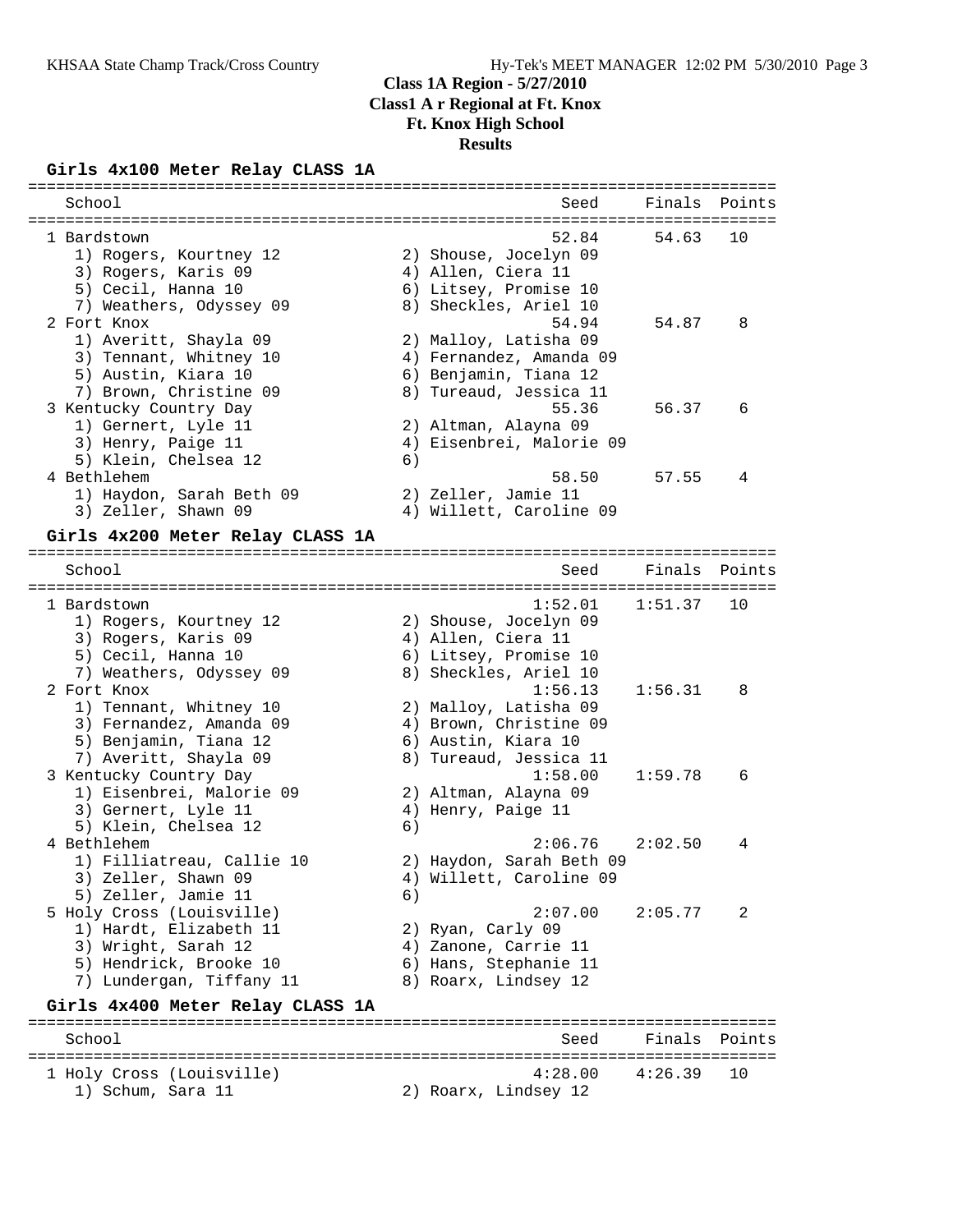#### **....Girls 4x400 Meter Relay CLASS 1A**

| 3) Hazelwood, Lynsey 10   | 4) Hardt, Elizabeth 11    |         |                |
|---------------------------|---------------------------|---------|----------------|
| 5) Wright, Sarah 12       | 6) Ryan, Carly 09         |         |                |
| 7) Zanone, Carrie 11      | 8) Wilson, Natalie 12     |         |                |
| 2 Fort Knox               | $4:30.86$ $4:32.50$       |         | $_{\rm 8}$     |
| 1) Washington, Arianna 07 | 2) Brown, Christine 09    |         |                |
| 3) Fernandez, Amanda 09   | 4) Tennant, Whitney 10    |         |                |
| 5) Hodge, Kiesence 08     | 6) Salvetti, Autumn 08    |         |                |
| 7) Austin, Kiara 10       | 8) Benjamin, Tiana 12     |         |                |
| 3 Bardstown               | $4:52.00$ $4:44.95$       |         | 6              |
| 1) Correro, Madison 10    | 2) Culver, Marina 11      |         |                |
| 3) Chesser, Kelsie 12     | 4) Spalding, Lyndsay 12   |         |                |
| 5) Hofstraat, Rianne 12   | 6) Shouse, Jocelyn 09     |         |                |
| 7) McCarty, Tori 11       | 8) Cecil, Hanna 10        |         |                |
| 4 Bethlehem               |                           | 5:08.74 | $\overline{4}$ |
| 1) Frye, Skyler 10        | 2) Musk, Flannery 11      |         |                |
| 3) Riney, Nicoh 09        | 4) Filliatreau, Callie 10 |         |                |
| 5) Zeller, Shawn 09       | 6) Hartman, Jessica 09    |         |                |
|                           |                           |         |                |

#### **Girls 4x800 Meter Relay CLASS 1A**

================================================================================ School Seed Finals Points ================================================================================ 1 Bardstown 11:17.08 10:38.09 10 1) Correro, Madison 10 2) Welther, Jacey 08 3) McCarty, Tori 11 4) Spalding, Lyndsay 12 5) Seaman, Christine 09 6) Caldwell, Johnnie 08 2 Holy Cross (Louisville) 11:29.00 10:56.08 8 1) Hardt, Elizabeth 11  $\qquad \qquad$  2) Schum, Sara 11 3) Wilson, Natalie 12  $\hskip1cm$  4) Wright, Sarah 12 5) Bernhagen, Brittany 09 6) Hendrick, Brooke 10 7) Ryan, Carly 09 8) Zanone, Carrie 11 3 Louisville Collegiate 11:40.30 11:09.31 6 1) Berryman, Elizabeth 09 2) Bode, Sarah 10 3) Nugent, Sarah 09  $\hskip1cm \hskip1cm 4$ ) Reisz, Leanne 10 5) Walter, Mary Nancy 12 6) Westrum, Samantha 09 4 Fort Knox 10:59.30 11:41.01 4 1) Salvetti, Autumn 08 2) Washington, Arianna 07 3) Fernandez, Amanda 09 4) Roy, Elizabeth 09 5) Brown, Christine 09 6) Hodge, Kiesence 08 7) Tureaud, Jessica 11  $\hskip1cm 8)$  Johnson, Faith 08

#### **Boys 100 Meter Dash CLASS 1A**

#### ================================================================================ Name The Year School Seed Finals Points ================================================================================ 1 Strange, Evan 09 Bethlehem 14.50 14.37 2 Hunt, Austin 11 Lou. Holy Cross 14.43 Section 2 1 Masri, Layth 12 Louisville Colle 12.30 12.31 2 Buckley, Sam 10 DeSales 12.07 12.34 3 Hudson, Reese 12 Whitefield Academy 12.99 13.18 4 Coale, Lee 11 Bethlehem 13.50 14.03 Section 3 1 Brown, Quensie 10 Fort Knox 11.04 10.95 10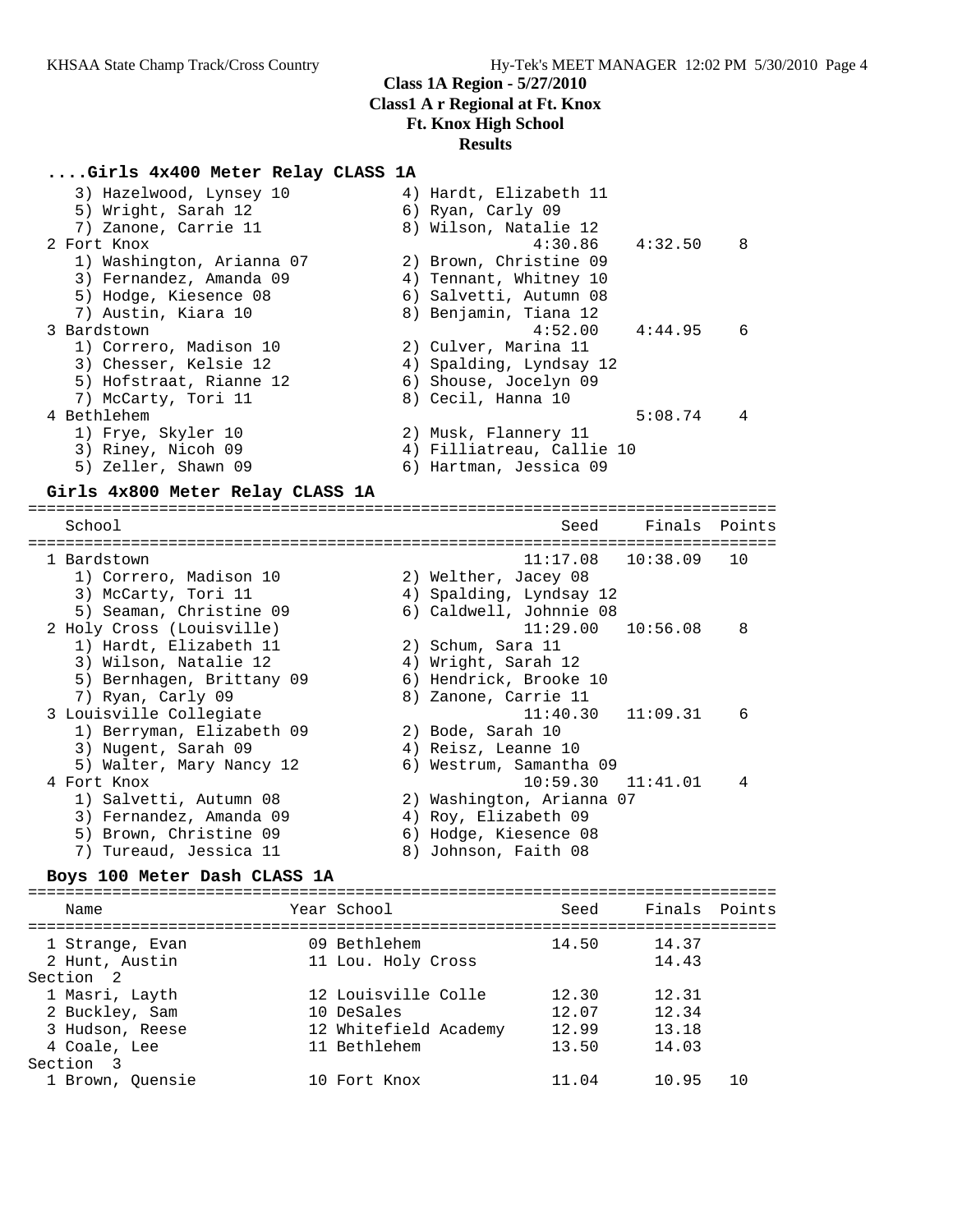### **....Boys 100 Meter Dash CLASS 1A**

| 2 Summers, Sam               | 11 Kentucky Country   | 11.44   | 11.03         | 8  |                      |  |
|------------------------------|-----------------------|---------|---------------|----|----------------------|--|
| 3 Klaassen, Andy             | 09 Whitefield Academy | 11.37   | 11.06         | 6  |                      |  |
| 4 Byrd, Nick                 | 11 DeSales            | 11.20   | 11.30         | 4  |                      |  |
| 5 Cissell, Quentez           | 12 Bardstown          | 12.00   | 11.33         | 2  |                      |  |
| 6 Willett, JP                | 12 Bardstown          | 11.61   | 11.36         | 1  |                      |  |
| 7 Drury, Aaron               | 09 Lou. Holy Cross    | 11.30   | 11.41         |    |                      |  |
| 8 Nieto, Eric                | 11 Louisville Colle   | 11.88   | 11.76         |    |                      |  |
| Boys 200 Meter Dash CLASS 1A |                       |         |               |    |                      |  |
| Name                         | Year School           | Seed    | Finals Points |    |                      |  |
| Section 1                    |                       |         |               |    |                      |  |
| 1 Coale, Lee                 | 11 Bethlehem          | 29.50   | 28.58         |    |                      |  |
| 2 Hunt, Austin               | 11 Lou. Holy Cross    |         | 29.98         |    |                      |  |
| Section 2                    |                       |         |               |    |                      |  |
| 1 Masri, Layth               | 12 Louisville Colle   | 24.60   | 24.77         |    |                      |  |
| 2 Holloway, Guy              | 09 Walden             | 25.70   | 25.77         |    |                      |  |
| 3 Byrd, Adam                 | 10 DeSales            | 26.00   | 26.77         |    |                      |  |
| 4 Hudson, Reese              | 12 Whitefield Academy | 28.54   | 27.02         |    |                      |  |
| 5 Strange, Evan              | 09 Bethlehem          | 25.50   | 30.19         |    |                      |  |
| Section 3                    |                       |         |               |    |                      |  |
| 1 Klaassen, Andy             | 09 Whitefield Academy | 23.21   | 23.10         | 10 |                      |  |
| 2 Lyvers, Ben                | 11 Bardstown          | 23.30   | 23.35         | 8  |                      |  |
| 3 Brown, Quensie             | 10 Fort Knox          | 23.90   | 23.61         | 6  |                      |  |
| 4 Summers, Sam               | 11 Kentucky Country   | 23.60   | 23.76         | 4  |                      |  |
| 5 Cissell, Quentez           | 12 Bardstown          | 23.84   | 23.80         | 2  |                      |  |
| 6 Drury, Aaron               | 09 Lou. Holy Cross    | 24.00   | 23.85         | 1  |                      |  |
| 7 Byrd, Nick                 | 11 DeSales            | 24.40   | 24.10         |    |                      |  |
| 8 Nidiffer, Brandon          | 12 Louisville Colle   | 24.40   | 24.13         |    |                      |  |
| Boys 400 Meter Dash CLASS 1A |                       |         |               |    |                      |  |
| Name                         | Year School           | Seed    | Finals Points |    |                      |  |
|                              |                       |         |               |    |                      |  |
| Section 1                    |                       |         |               |    |                      |  |
| 1 Hudson, Reese              | 12 Whitefield Academy | 1:04.51 | 1:02.93       |    |                      |  |
| 2 Hunt, Austin               | 11 Lou. Holy Cross    |         | 1:06.42       |    |                      |  |
| 3 Snodgrass, Matthew         | 11 Lou. Holy Cross    | 1:09.00 | 1:06.45       |    |                      |  |
| 4 Tinnell, Dustin            | 10 DeSales            | 1:11.70 | 1:16.81       |    |                      |  |
| -- Powerleau, Drew           | 10 Bethlehem          | 1:06.00 | DQ.           |    | ran in wrong lane    |  |
| Section 2                    |                       |         |               |    |                      |  |
| 1 Lyvers, Ben                | 11 Bardstown          | 52.30   | 52.06         | 10 |                      |  |
| 2 Hancock, Xavier            | 11 Fort Knox          | 51.25   | 52.56         | 8  |                      |  |
| 3 Hubbard, Justin            | 10 Bardstown          | 53.80   | 53.49         | 6  |                      |  |
| 4 Klaassen, Andy             | 09 Whitefield Academy | 53.85   | 54.46         | 4  |                      |  |
| 5 Holloway, Guy              | 09 Walden             | 1:01.71 | 56.34         | 2  |                      |  |
| 6 Malloy, Corey              | 10 Fort Knox          | 52.65   | 57.96         | 1  |                      |  |
| Reyna, Alex<br>7             | 11 Bethlehem          | 1:02.50 | 1:00.73       |    |                      |  |
| -- Perry, Ryan               | 10 Louisville Colle   | 55.20   | DQ            |    | ran in wrong lane du |  |
|                              |                       |         |               |    |                      |  |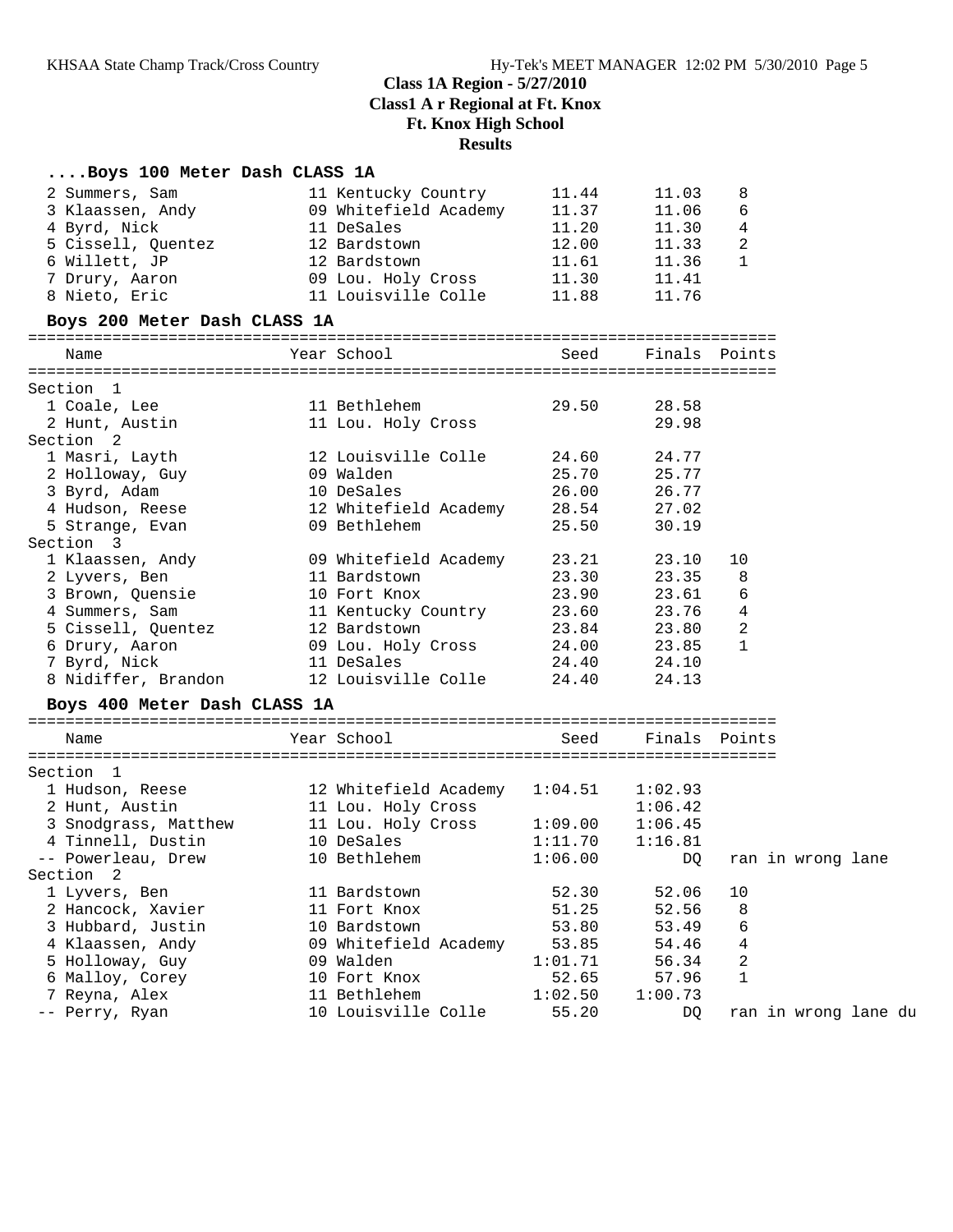#### **Boys 800 Meter Run CLASS 1A**

| ============                      |                                       |         |         |                |
|-----------------------------------|---------------------------------------|---------|---------|----------------|
| Name                              | Year School                           | Seed    | Finals  | Points         |
| Section<br>-1                     |                                       |         |         |                |
| 1 Kahleifeh, Adam                 | 12 Bardstown                          | 1:57.07 | 2:00.95 | 10             |
|                                   |                                       | 2:06.81 | 2:05.30 | 8              |
| 2 Vincent, Drew<br>3 Ceasar, Josh | 10 Whitefield Academy<br>10 Bardstown | 2:08.00 | 2:07.27 | 6              |
|                                   |                                       |         |         |                |
| 4 Ray, Collin                     | 11 Lou. Holy Cross                    | 2:05.00 | 2:07.59 | 4              |
| 5 Mattingly, Drew                 | 12 Louisville Colle                   | 2:11.20 | 2:11.19 | $\overline{2}$ |
| 6 Dearing, Forest                 | 09 Walden                             | 2:14.90 | 2:13.65 | $\mathbf{1}$   |
| 7 Wunsch, Jacob                   | 08 Walden                             | 2:21.00 | 2:17.68 |                |
| 8 James, Frank                    | 10 Kentucky Country                   | 2:24.00 | 2:20.42 |                |
| 9 Garrett, Mikey                  | 08 Fort Knox                          | 2:24.49 | 2:21.35 |                |
| 10 Thackrey, Richard              | 08 Fort Knox                          | 2:23.34 | 2:22.14 |                |
| 11 Morales, Marcos                | 11 DeSales                            | 2:31.00 | 2:23.41 |                |
| 12 Greene, Daniel                 | 12 Kentucky Country                   | 2:23.00 | 2:24.82 |                |
| 13 Riney, Thomas                  | 12 Bethlehem                          | 2:10.50 | 2:28.99 |                |
| 14 Snodgrass, Matthew             | 11 Lou. Holy Cross                    |         | 2:29.29 |                |
| 15 Nassar, Elias                  | 10 Louisville Colle                   | 2:46.30 | 2:44.63 |                |
| Boys 1600 Meter Run CLASS 1A      |                                       |         |         |                |
| Name                              | Year School                           | Seed    | Finals  | Points         |
|                                   |                                       |         |         |                |
| 1 Kahleifeh, Adam                 | 12 Bardstown                          | 4:25.43 | 4:32.68 | 10             |
| 2 Thomson, Jacob                  | 09 Lou. Holy Cross 4:22.00            |         | 4:33.00 | 8              |
| 3 Perronie, Dominic               | 11 Lou. Holy Cross 4:33.00            |         | 4:41.99 | 6              |
| 4 Vincent, Drew                   | 10 Whitefield Academy 4:44.87         |         | 4:45.34 | $\overline{4}$ |
| 5 Burke, John                     | 11 Louisville Colle 4:57.30           |         | 4:52.88 | $\overline{2}$ |
| 6 Kahleifeh, Zach                 | 08 Bardstown                          | 4:55.73 | 4:56.73 | $\mathbf{1}$   |
| 7 Wunsch, Jacob                   | 08 Walden                             | 5:10.30 | 5:06.81 |                |
| 8 McMahan, Chuck                  | 10 Bethlehem                          | 5:16.20 | 5:12.01 |                |
| 9 James, Frank                    | 10 Kentucky Country                   | 5:23.00 | 5:19.83 |                |
| 10 Morales, Marcos                | 11 DeSales                            | 5:37.00 | 5:34.07 |                |
| 11 Riney, Thomas                  | 12 Bethlehem                          | 5:40.52 | 5:42.43 |                |
| 12 Marcsik, Johnny                | 09 Kentucky Country                   | 5:42.00 | 5:46.17 |                |
| 13 Howard, Conner                 | 11 Fort Knox                          | 5:45.03 | 5:55.02 |                |
| 14 Hoekendorf, Kevin              | 07 Fort Knox                          | 6:08.70 | 6:01.26 |                |
|                                   |                                       |         |         |                |
| Boys 3200 Meter Run CLASS 1A      |                                       |         |         |                |
|                                   |                                       |         |         |                |

 Name Year School Seed Finals Points ================================================================================ 1 Thomson, Jacob 09 Lou. Holy Cross 9:45.00 9:44.84 10 2 Kahleifeh, Adam 12 Bardstown 9:47.20 9:45.79 8 3 Perronie, Dominic 11 Lou. Holy Cross 9:57.00 9:52.32 6 4 Wellum, Justin 12 Portland Christian 10:15.00 10:05.60 4 5 Burke, John 11 Louisville Colle 12:24.30 10:38.04 2 6 Lanham, Paul 12 Bardstown 10:38.22 10:45.20 1 7 McMahan, Chuck 10 Bethlehem 11:30.50 11:24.06 8 Barney, Shawn 11 DeSales 12:57.00 12:33.01 9 Spear, Ben 08 Walden 13:00.62 13:28.02 10 Spinella, Bryan 10 DeSales 12:55.00 14:21.44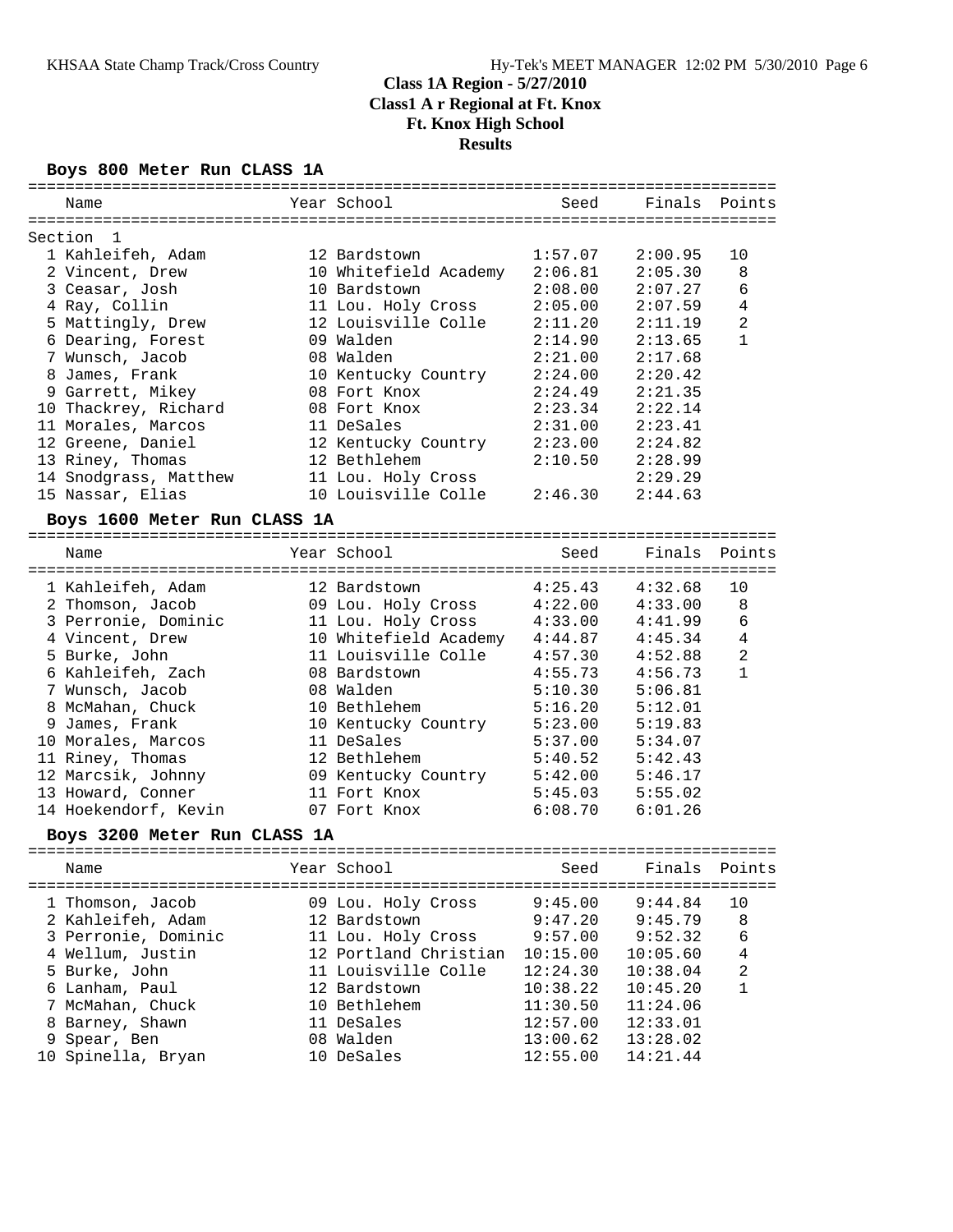### **Boys 110 Meter Hurdles CLASS 1A**

| Name                                                                                                                                                                                                                                                                                                                                                                                                                                              | Year School                                                                      | Seed                                                                                                                                                                                                                                                                                                                                        | Finals                                    | Points                 |
|---------------------------------------------------------------------------------------------------------------------------------------------------------------------------------------------------------------------------------------------------------------------------------------------------------------------------------------------------------------------------------------------------------------------------------------------------|----------------------------------------------------------------------------------|---------------------------------------------------------------------------------------------------------------------------------------------------------------------------------------------------------------------------------------------------------------------------------------------------------------------------------------------|-------------------------------------------|------------------------|
| 1 Edwards, Courtney<br>2 Johnson, Greg<br>3 McCarty, Nick<br>4 Sither, John<br>5 Mattingly, Troy                                                                                                                                                                                                                                                                                                                                                  | 12 Fort Knox<br>11 Lou. Holy Cross<br>12 Bardstown<br>11 Bardstown<br>12 DeSales | 14.46<br>15.80<br>16.10<br>17.40<br>17.91                                                                                                                                                                                                                                                                                                   | 14.57<br>16.44<br>16.91<br>17.02<br>18.12 | 10<br>8<br>6<br>4<br>2 |
| Boys 300 Meter Hurdles CLASS 1A                                                                                                                                                                                                                                                                                                                                                                                                                   |                                                                                  |                                                                                                                                                                                                                                                                                                                                             |                                           |                        |
| Name                                                                                                                                                                                                                                                                                                                                                                                                                                              | Year School                                                                      | Seed                                                                                                                                                                                                                                                                                                                                        | Finals                                    | Points                 |
| 1 Edwards, Courtney<br>2 Johnson, Greg<br>3 Hall, Chris<br>4 Sither, John<br>5 Mattingly, Troy<br>Boys 4x100 Meter Relay CLASS 1A                                                                                                                                                                                                                                                                                                                 | 12 Fort Knox<br>11 Lou. Holy Cross<br>11 Bardstown<br>11 Bardstown<br>12 DeSales | 38.33<br>42.70<br>44.13<br>45.43<br>45.40                                                                                                                                                                                                                                                                                                   | 40.44<br>42.53<br>43.64<br>45.00<br>47.73 | 10<br>8<br>6<br>4<br>2 |
|                                                                                                                                                                                                                                                                                                                                                                                                                                                   |                                                                                  |                                                                                                                                                                                                                                                                                                                                             |                                           |                        |
| School                                                                                                                                                                                                                                                                                                                                                                                                                                            |                                                                                  | Seed                                                                                                                                                                                                                                                                                                                                        | Finals                                    | Points                 |
| 1 Fort Knox<br>1) Benjamin, Lamar 10<br>3) Hancock, Xavier 11<br>5) Edwards, Courtney 12<br>7) Thomas, Kenneth 07<br>2 Bardstown<br>1) Willett, JP 12<br>3) Harper, Ricky 12<br>5) Hickman, Terence 12<br>7) Hall, Chris 11<br>3 DeSales<br>1) Barney, Shawn 11<br>3) Byrd, Adam 10<br>5) Comstock, Jacob 10<br>7) Spinella, Bryan 10<br>4 Holy Cross (Louisville)<br>1) Malone, Dominique 11<br>3) Hammerstrom, Kendall 10<br>5) Drury, Aaron 09 | 8)<br>8)                                                                         | 44.34<br>2) Brown, Ouensie 10<br>4) Malloy, Corey 10<br>6) Dyer, Kevin 08<br>46.80<br>2) Cissell, Quentez 12<br>4) Poynter, DeAngelo 12<br>6) Lyvers, Ben 11<br>8) Cosby, Marcus 09<br>1:00.00<br>2) Buckley, Sam 10<br>4) Byrd, Nick 11<br>6) Morales, Marcos 11<br>46.00<br>2) Hunt, Austin 11<br>4) Durbin, Zach 12<br>6) Brown, Chaz 11 | 45.06<br>46.11<br>48.51<br>49.51          | 10<br>8<br>6<br>4      |
| 7) Vittitoe, Skyler 12<br>Boys 4x200 Meter Relay CLASS 1A                                                                                                                                                                                                                                                                                                                                                                                         |                                                                                  | 8) Smith, Deontai 09                                                                                                                                                                                                                                                                                                                        |                                           |                        |
| School                                                                                                                                                                                                                                                                                                                                                                                                                                            |                                                                                  | Seed                                                                                                                                                                                                                                                                                                                                        |                                           | Finals Points          |
| 1 Bardstown<br>1) Lyvers, Ben 11<br>3) Coulter, Brandon 10<br>5) Willett, JP 12                                                                                                                                                                                                                                                                                                                                                                   |                                                                                  | 1:36.31<br>2) Cissell, Quentez 12<br>4) Harper, Ricky 12<br>6) Hall, Chris 11                                                                                                                                                                                                                                                               | 1:35.31                                   | 10                     |
| 7) Hubbard, Justin 10<br>2 Fort Knox<br>1) Benjamin, Lamar 10                                                                                                                                                                                                                                                                                                                                                                                     |                                                                                  | 8) Cosby, Marcus 09<br>1:32.80<br>2) Brown, Quensie 10                                                                                                                                                                                                                                                                                      | 1:35.76                                   | 8                      |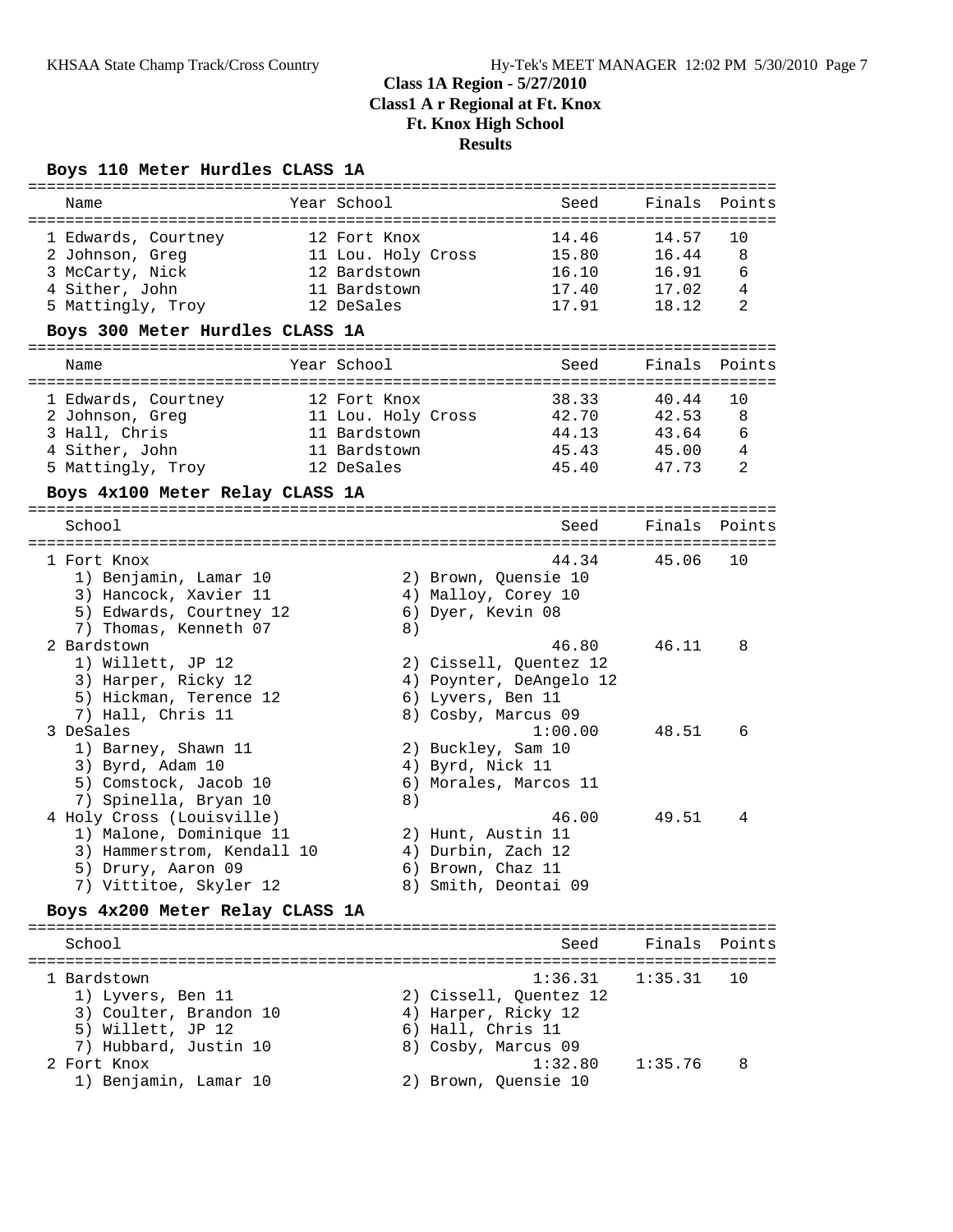#### **....Boys 4x200 Meter Relay CLASS 1A**

| 3) Malloy, Corey 10        | 4) Hancock, Xavier 11   |         |                |
|----------------------------|-------------------------|---------|----------------|
| 5) Dyer, Kevin 08          | 6) Edwards, Courtney 12 |         |                |
| 7) Thomas, Kenneth 07      | 8)                      |         |                |
| 3 Louisville Collegiate    | 1:38.00                 | 1:35.94 | - 6            |
| 1) Masri, Layth 12         | 2) Mattingly, Drew 12   |         |                |
| 3) Nieto, Eric 11          | 4) Perry, Ryan 10       |         |                |
| 5) Nidiffer, Brandon 12    | 6) Schutte, Collin 10   |         |                |
| 4 Holy Cross (Louisville)  | $1:37.00$ $1:37.61$     |         | $\overline{4}$ |
| 1) Drury, Aaron 09         | 2) Durbin, Zach 12      |         |                |
| 3) Malone, Dominique 11    | 4) Vittitoe, Skyler 12  |         |                |
| 5) Hammerstrom, Kendall 10 | 6) Smith, Deontai 09    |         |                |
| 7) Johnson, Greg 11        | 8) Brown, Chaz 11       |         |                |
| 5 DeSales                  | 1:53.00                 | 1:46.51 | 2              |
| 1) Barney, Shawn 11        | 2) Buckley, Sam 10      |         |                |
| 3) Byrd, Adam 10           | 4) Comstock, Jacob 10   |         |                |
| 5) Byrd, Nick 11           | 6) Spinella, Bryan 10   |         |                |
| 7) Tinnell, Dustin 10      | 8)                      |         |                |

#### **Boys 4x400 Meter Relay CLASS 1A**

================================================================================ School School School Seed Finals Points ================================================================================ 1 Bardstown 3:33.83 3:36.21 10 1) Kahleifeh, Adam 12 2) Lyvers, Ben 11 3) Hubbard, Justin 10 (4) McCarty, Nick 12 5) Hall, Chris 11 6) Ceasar, Josh 10 7) Willett, JP 12 8) Do, Travis 12 2 Holy Cross (Louisville) 3:50.00 3:42.52 8 1) Ray, Collin 11 2) Malone, Dominique 11 3) Johnson, Greg 11 (4) Durbin, Zach 12 5) Snodgrass, Matthew 11 6) Smith, Deontai 09 7) Vittitoe, Skyler 12 8) Hammerstrom, Kendall 10 3 Fort Knox 3:45.60 3:54.30 6 1) Benjamin, Lamar 10 2) Malloy, Corey 10 3) Hancock, Xavier 11 4) Thackrey, Richard 08 5) Dyer, Kevin 08 6) Edwards, Courtney 12 7) Howard, Conner 11 and 8) Dean, Hyrum 10 4 Bethlehem 4:50.50 4:16.42 4 1) Reyna, Alex 11 2) Powerleau, Drew 10 3) Coale, Lee 11 4) Riney, Thomas 12 **Boys 4x800 Meter Relay CLASS 1A** ================================================================================ School Seed Finals Points ================================================================================ ----<br>1 Holy Cross (Louisville) 1) Thomson, Jacob 09 2) Malone, Dominique 11 3) Perronie, Dominic 11  $\qquad \qquad$  4) Ray, Collin 11 5) Berger, Scott 10 (6) Durbin, Zach 12

- 7) Hunt, Austin 11 8) Snodgrass, Matthew 11 2 Bardstown 8:26.13 8:33.05 8 1) Ceasar, Josh 10 2) Hubbard, Justin 10
- 3) Kahleifeh, Zach 08 4) Lanham, Paul 12
- 5) Kahleifeh, Adam 12 6) Do, Travis 12